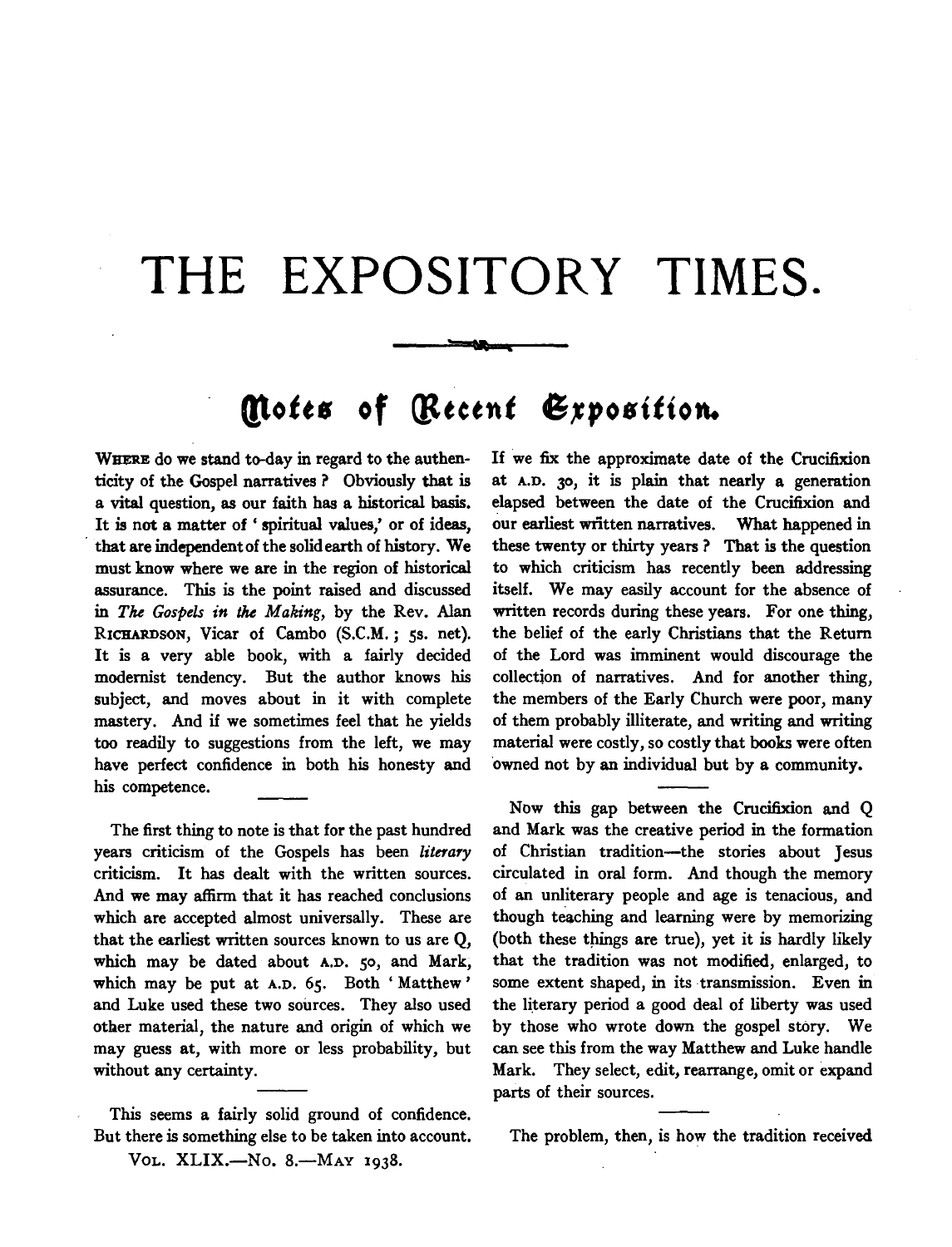the form it has in the Gospels. This is the problem which is examined in what is now known as ' Form Criticism.' It concentrates on the pre-literary age and on the' form' which the oral tradition assumed, and why it assumed this form. It ought to be evident that in this region we are treading upon very uncertain ground. For we have no direct evidence. All our information is from literary sources. And any conclusions can only be by inference, which may or may not be probable. Form critics have to be on their guard against undue and unfounded dogmatism.

There are certain conclusions, however, which may be accepted without much doubt. It is highly probable that the tradition received its form at first from preachers and teachers. And they must have had certain needs in view. One was the need of illustration to make the message clear. Stories and selections from the teaching of Jesus would be an essential part of the equipment of both missionaries and catechists. The second need was for guidance about practical everyday problems of conduct. Christ's sayings about divorce and the tribute money would be of great practical help. The third need was of polemic, of arguments that could be used against Greek and Jewish controversialists. Christ's sayings about the Sabbath and about the ' traditions of the elders ' would be helpful. It is to such needs the gospel tradition owed its selection, preservation, or formulation.

One important conclusion has been drawn from this as to the purpose of the Gospels. They were not written as biographical sketches which aimed at presenting a ' life ' of Jesus. The Evangelists were not primarily biographers or historians. They were missionary propagandists. They aimed at supplying the preachers and teachers of the Church with a clearly formulated statement of the Christian They are interested in the historical messere

characteristics. It is almost impossible to write a ' life ' of Jesus at all, because of the nature, the detached character, of the traditions. These are simply illustrative stories.

We can see from the speeches in Acts the form that the first preaching assumed. And from this, and from the nature of the Gospels themselves, we can see how these were written. The gospel story was formulated backwards. The main theme during these years before the existence of Q and Mark was the Resurrection. But this could not be preached without raising the question of the death of Jesus. And, because of the objections of the Jews, this assumed a very important place. We can see that from the space it occupies in the written Gospels. But inevitably the question would follow : Who was this Jesus whom God raised from the dead ? And the answer to that question was found in the disconnected stories which we find in our Gospels of the acts and words of the Lord.

On the all-important matter of the authenticity of the gospel tradition the new criticism has a positive contribution to make. Where we can get back, as we often can, to the original oral tradition, we come upon something that is based on the living memory· of the words and deeds of Jesus, as preserved by those who had known the Lord ' according to the flesh.' There was thus preserved a reliable outline of the story of His ministry, death, and resurrection, as well as a *corpus* of teaching as it came from the lips of Jesus Himself. Criticism is not without instruments by which it may, partially at least, disentangle the beliefs of a later age from the traditions of the earliest community of believers. And thus it can truly help us to recover genuine knowledge concerning the life and teaching of Jesus.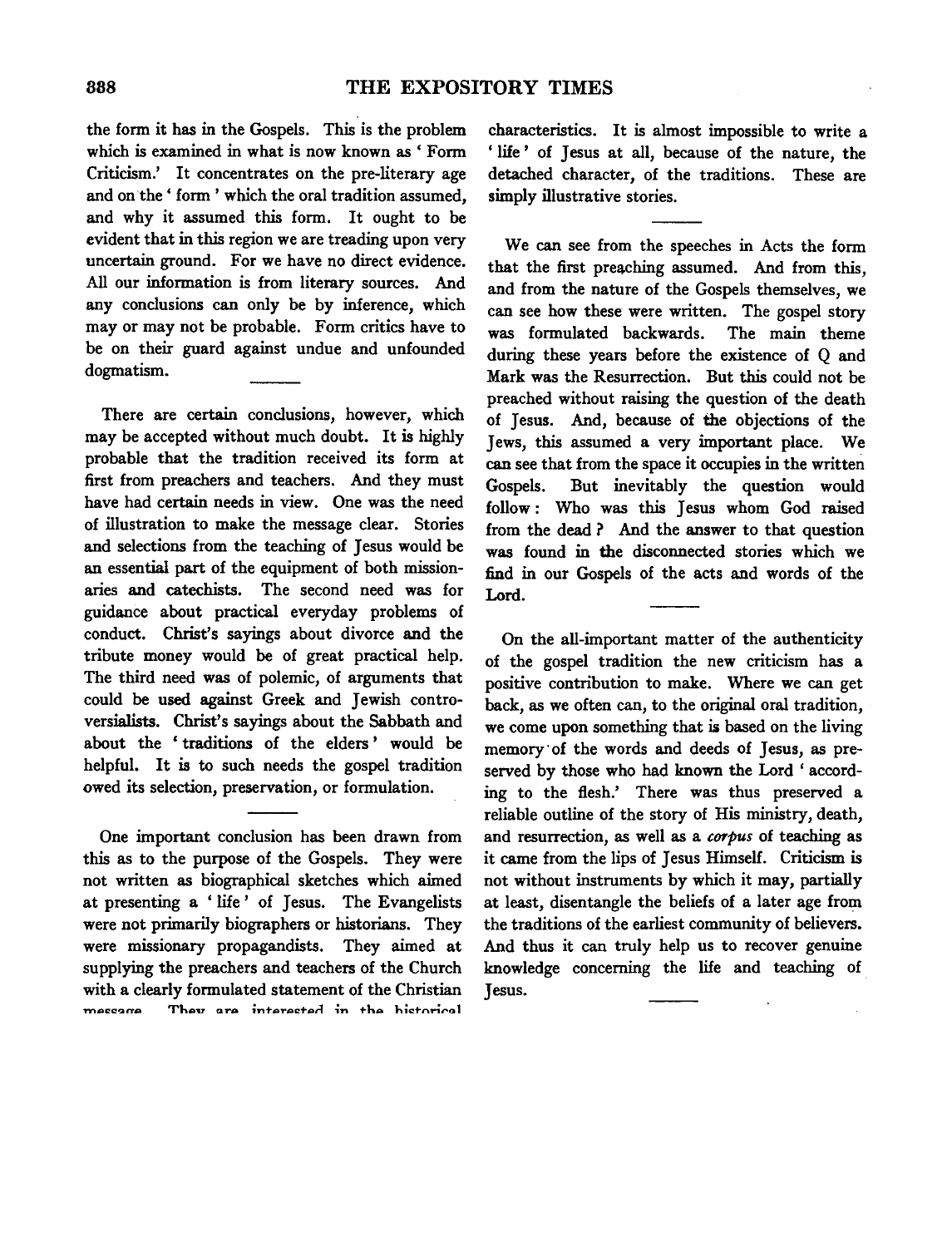Church of the great imperial city of Rome (Mark), or in a cosmopolitan Greek-Syrian metropolis like Antioch (Q), or in a Palestinian seaport like Cæsarea (Luke), or in the Judæan churches of Palestine (Matthew), it is the same picture of Jesus that is presented. That is a very imposing evidence . of the reliability of the picture of Jesus in our sources. And, though the new 'Form Criticism' does suggest a doubt of the trustworthiness of certain traditions at least in their present ' form,' it will be found on the whole and in the end to have made a positive contribution to our assurance.

Dr. Reinhold NIEBUHR made a reputation for himself on this side of the Atlantic by his recent work, ' An Interpretation of Christian Ethics.' He will confirm and enhance that reputation by his latest work-Beyond Tragedy (Nisbet; 8s. 6d. net) -which, if it does not surpass the former in vigour of thought, surpasses it in attractiveness of style and presentation.

How shall we describe this new work ? Perhaps the author's own description, though not readily understandable, is the best. The main subject, let us preface, is the Christian interpretation of history ; and the particular aim is to lead the reader from the historical plane of time and sense to a hope and assurance which is 'beyond tragedy.' Here, indeed, in this last is the underlying unity of the (generally) disconnected chapters.

But let us listen to the author himself *:* ' The chapters of this book are sermonic essays elaborating one theme in various aspects. The theme is Christianity's dialectical conception of the relation of time and eternity, of God and the world, of nature and grace. It is the thesis of these pages that the Biblical view of life is dialectical because it affirms the meaning of history and of man's natural existence on the one hand and, on the other, insists that the centre, source, and fulfilment of history lie beyond history.'

The author's penetrative and attractive style is well illustrated in the first of these ' sermonic

essays.' The text is  $2 \text{ Co } 64^{-10}$ , and the reader is asked to concentrate his attention on the phrase in  $v^8$ , ' as deceivers, and yet true '-a particularly intriguing paradox, which every apologist of the Christian faith might well make his own.

Why must the apologist of the Christian faith be a ' deceiver ' ? Because of the Christian view of God and the world. According to this view, the relation of time and eternity is dialectical. The eternal is revealed and expressed in the temporal but is not exhausted in it. The relationship between the eternal and the temporal cannot therefore be expressed in simple rational or logical terms, as in pantheism. It is a dialectical relationship, and can be expressed only in symbolic terms.

NIEBUHR then proceeds to analyse the deceptive symbols which the Christian faith uses to express the dimension of eternity and time. Let us consider his analysis in reference to the doctrines of Creation, the Fall, and the Incarnation.

First, when we say that God created the world, we are deceivers yet true. Creation is a mystical idea which cannot be fully rationalized. For it relates the grounds of existence to existence, the eternal to the temporal. Since it is not a rational idea, it is a temptation to deceptions. Biblical liberalism succumbs to the temptation of insisting that belief in Creation involves belief in an actual creative activity of six days. Thus it corrupts ultimate religious insights into a bad science.

Again, when we say that man fell into evil, we are deceivers yet true. Here also we have a mythical idea which cannot be fully rationalized. For the Fall is not historical but trans-historical. The consciousness of sin and the consciousness of God are inextricably involved with each other. Since the Fall is not a rational idea, it is also a temptation to deceptions. Biblical liberalism succumbs to the temptation of insisting that belief in the Fall involves belief in the primitive myth of the garden, the apple, and the serpent.

Even a non-literalist Christian theology, which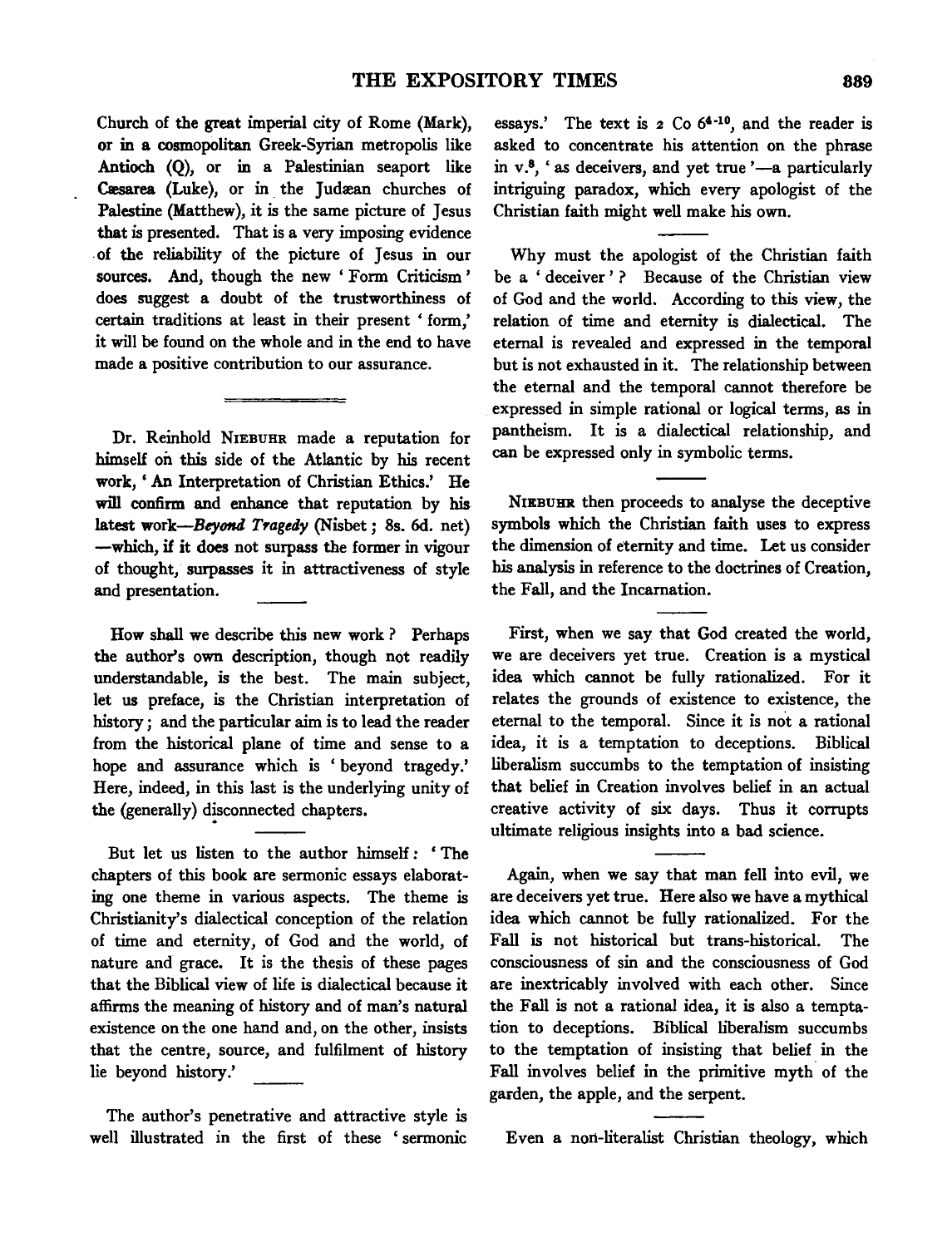does not corrupt religious insights into a bad science, has been tempted to speak of a perfection before the Fall, as if that too were historical. The perfection before the Fall is an ideal possibility which men can comprehend but not realize. ' Even the sophisticated dialectical theology of Barth and his school speaks of the perfection before the Fall as historical, and consequently elaborates a doctrine of human sinfulness which approaches, and sometimes surpasses, the extremism of the historic doctrine of total depravity.'

Yet again, when we say that God became man to redeem the world from sin, we are deceivers yet true. The idea of eternity entering time is intellectually absurd. This absurdity is proved to the hilt by all the theological dogmas which seek to make it a rational idea. Reason cannot assert that the Creator in coming into Creation did not lose His unconditioned character. The truth that the Word was made flesh outrages all the canons by which truth is usually judged.

Yet it is the truth. The Creator reveals Himself not only in a general revelation, that is, in the sense that His creation is His revelation ; but also in a special revelation. Christ is both the perfect man who restored the perfection of what man was and ought to be, and the Son of God who transcends all possibilities of human life. He is thus a true revelation of the total situation in which human life stands.

' There is every possibility of illusion and deception in this statement of the Christian faith. Men may be deceived by the primitive myth of the Virgin Birth and seek to comprehend as a pure historical fact what is significant precisely because it points beyond history. Or they may seek to explain the dogma of the Incarnation in terms which will make it an article in a philosophical creed. Such efforts will lead to varied deceptions ; but the deceptions cannot destroy the truth of the Incarnation.'

The remark of Middleton Murry that ' it takes most men a lifetime to know what they really

want, and the vast majority of human beings have not learned it on their death-beds ' was never more obviously true than it is to-day. So many are like men on a journey who do not know their destination but follow the road blindly without inquiring where it leads to. In such circumstances it is no wonder if they are overcome at times with a sense of the futility of human effort and of human life. And so when things go wrong and the present moment seems unbearable they are tempted to escape from it all by the forbidden door.

In an interesting little book, entitled *What is the Purpose of Life 1* (Rich & Cowan; 3s. 6d. net), the Rev. Lindsay DEWAR, Principal of Bishops' College, Cheshunt, deals with this situation and the problems connected with it. The book is simple and in the main practical. It is not written for the philosopher but for the 'wayfaring man.' Its purpose, one may say, is to give first a rough sketch map of the country, and then to add directions as to the best route to follow.

Did it all happen by chance ? Huxley suggested the possibility that a race of monkeys strumming on typewriters for an unlimited time would in the end hit upon all the books in the British Museum. ' Is such a supposition really credible, whatever the mathematical theory of chance may have to say. Personally I am inclined to think that there is a catch somewhere, and that the incredulousness with which the average man greets this contention of Huxley's is justified.' Besides, it has no relevance to the creation of the world. It begins by assuming a race of monkeys at work on typewriters, but that does nothing to explain the origin of them and of the whole universe. Still further, even if, by a chance hit, the order we see in the world were engendered, how are we to explain the fact that it has remained stable, and has not, as one would expect, by the next throw of chance been dissolved again into chaos?

The argument from design may have been unwisely stated, but the evidences in support of it are to the unsophisticated mind overwhelming. Paley's famous argument that a watch found on a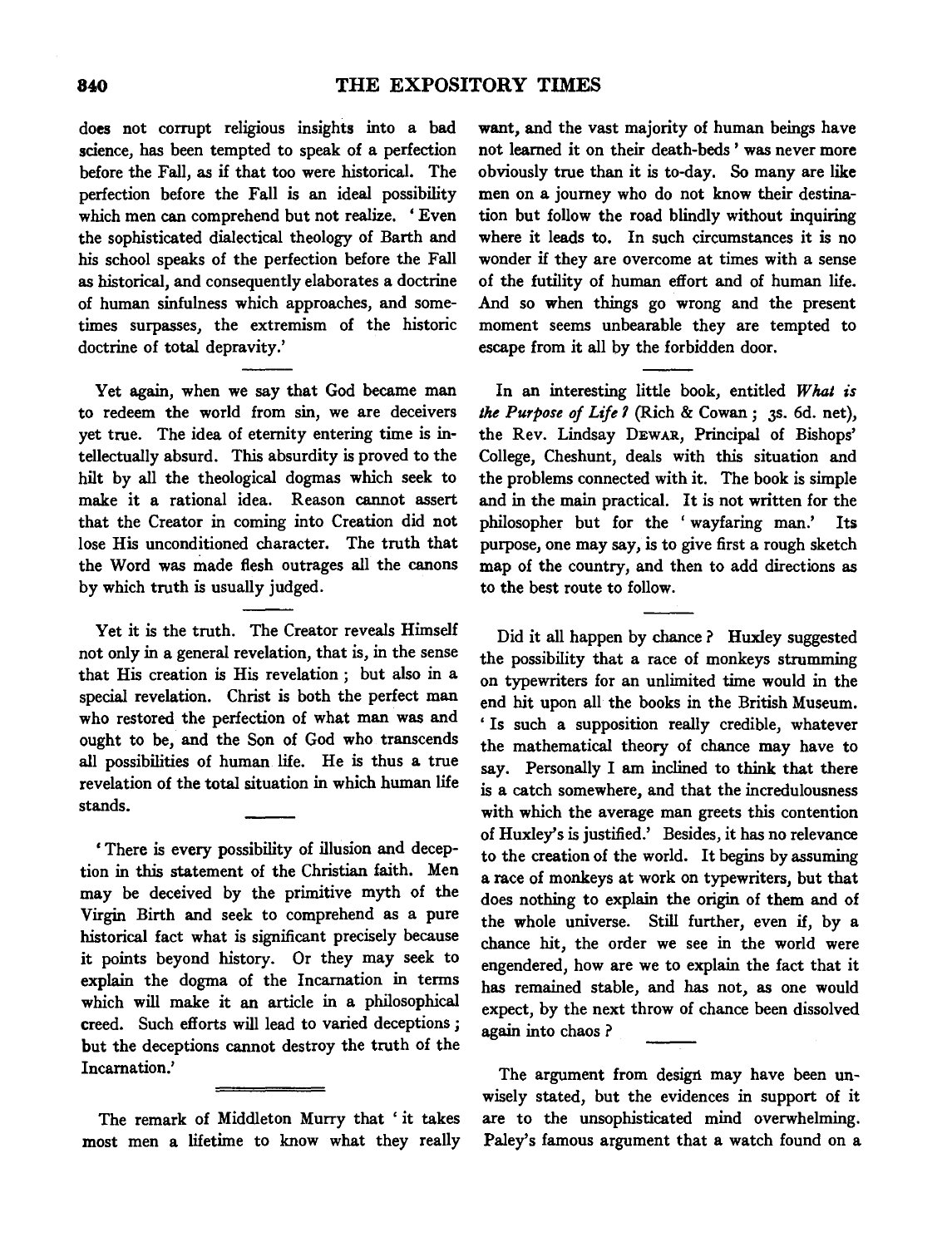heath required us to assume a maker to account for its mechanism has been scoffed at and may be antiquated in its form. But the fact is, 'Paley's mistake was not that he went too far in claiming the existence of design in the universe, but that he did not go far enough.' The complexity is infinitely greater than that of any mere clockwork. And if it be claimed that that wonderful, and apparently purposeful, complexity arises out of the cosmic process we have still to explain how the cosmic process came to possess such a strange potency. It may be taken, therefore, as for all practical purposes certain that the world we live in is the outcome of some great design, that we are not the playthings of chance, but, on the contrary, are intended to move towards some worthy goal.

It is not enough, however, to know that there is design in the world, giving evidence of fully conscious mind behind phenomena. That, doubtless, is much, but a still more important question remains : What sort of a mind? good or evil, kind or cruel, lovingly careful or completely indifferent ? Here the whole problem of evil confronts us, and its seriousness is not to be minimized. Suggestions may be made that bring some relief. How great a proportion of the evil in the world is due to human sin! Undoubtedly much is blamed against God to-day which ought to be laid at man's door. God could not stop wars by force and stay the flood of human miseries without destroying man's free will and changing His own method of Fatherly rule to a despotic dictatorship. Still the problem remains, and perhaps the most that can be said from the purely naturalistic point of view is that ' the evil in the world is compatible with the goodness of God.' In any case, the problem is one that cannot be got rid of, for there is a problem of good as well as a problem of evil. It is, in fact, the strange mixture of good and evil in the world which constitutes the problem. If the question be asked, how is there so much evil in the world if there is a God of love, the opposite question may equally well be asked, how is there so much good in the world if there is *not* a God of love ?

Intelligence and Love, that some great design of goodness is being wrought out through it, we are brought to the practical question of how we ought to live. To this question various answers are given. There is the obvious answer of the pleasureseeker. But in practice it is found that to aim directly at pleasure is an attitude which defeats its own end. Moreover, it leads to disillusionment. ' Those whose objective is self-seeking, whether it be the gross self-seeking· of the voluptuary or the more refined and philosophical self-seeking of the Epicurean, are sooner or later driven to the conclusion that life is barely worth living. This is the lesson of history, from the long-ago of Ecclesiastes to the present-day novelist, such as Mr. Aldous Huxley or Mr. Emest Hemingway.'

There is the answer of the highbrow. Very truly did Solomon say, 'He that increaseth knowledge increaseth sorrow, and much study is a weariness to the flesh.' Or, as William James has put it, ' Too much questioning and too little responsibility lead, almost as often as sensualism does, to the edge of the slope, at the bottom of which lie pessimism and the nightmare or suicidal view of life.' This is abundantly exemplified in the highbrow pessimism of to-day. Hear it speaking in the eloquent hopelessness of Bertrand Russell : ' The life of man is a long march through the night,' surrounded by invisible foes, tortured by weariness and pain, towards a goal that few can hope to reach, and where none may tarry long. ... Brief and powerless is man's life; on him and all his race the slow, sure doom falls pitiless and dark.' This attitude has had a wide influence in our time, far beyond genuinely intellectual circles, and has given rise to what might be called ' a pseudohighbrow attitude to life.' The average man, though intellectually lazy himself, is inclined to pay special heed to the utterances of the pundits. He is ' apt to receive the utterances of men like Mr. H. G. Wells or Mr. Bemard Shaw with something like the veneration and respect which a Christian pays to the Bible. The result is that a very large number of people adopt a kind of pseudo-highbrow attitude to life.' They are proud to call themselves agnostic, to feel that the problems of life are too

If we take it then that the world is governed by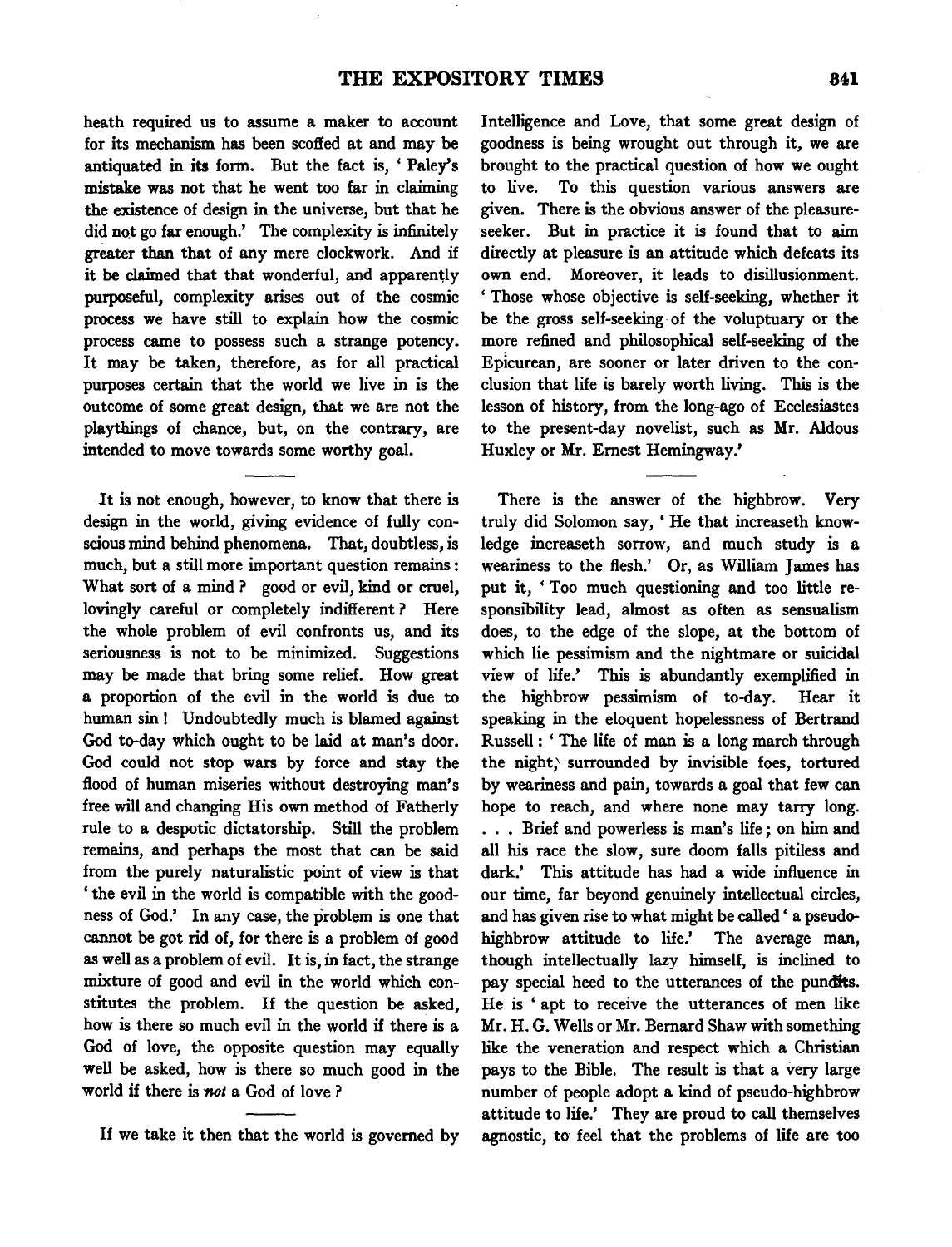complex for solution. It makes indecision intellectually respectable, and provides a grand excuse for moral indolence.

The right answer to the question of how we ought to live can only be given by one who is a true optimist, that is, one whose optimism is grounded in his belief in a God of love. The merely dutiful person, whose supreme guide in life is conscience, may go far astray, for he makes the fatal mistake of forgetting that conscience requires not only to be obeyed, but also to be educated and enlightened. ' One of the most striking facts we encounter is that some of the worst deeds in history have been one by men and women with a clear conscience.<br>
... It is this capacity for self-deception which ... It is this capacity for self-deception which makes the merely dutiful attitude to life hopelessly unsatisfactory in practice.' Our sense of right and wrong needs to be enlightened and informed by the love of God as revealed in Christ. ' The true optimist finds in a God of love the supreme answer to the problem of life. Love, he maintains, is the only power which can give life its true worth. If we set out upon life's journey determined to follow Love, we shall find the true meaning of life; but we can only do this if we are fortified first by the conviction that Love reigns upon the throne of the universe, in other words, if we are persuaded that God is love.'

The conclusion, then, would seem to be that as the world expresses the purpose of a Mind infinite in Wisdom and Goodness, life becomes worth living in the highest sense to those who seek to enter into, and to co-operate with, that Loving Mind. And the answer to the individual question which each of us must face, as to what should be the purpose of *my*  life, may be expressed by saying, 'I must seek a mode of life which will enable me increasingly to appreciate the living and the loving God. This is only another way of saying that I must make worship the aim and centre of my life. For true worship is precisely the appreciation of the Creator by the creature. In the words of the Shorter Catechism," The chief end of man is to glorify God and to enjoy Him for ever." ' How this works out in practice, wherein it differs from the utilitarian view of life, what true worship is and how the perils of idolatry are to be avoided, and finally, what influence it should have upon the life of the bodyfor all this we must refer the reader to Principal Lindsay DEWAR's admirable little book.

The Rev. P. GARDNER-SMITH, B.D., Fellow of Jesus College, Cambridge, has issued a volume entitled *The Christ of the Gospels* (Heffer ; 8s. 6d. net), in which he offers us a study of the gospel records in the light of critical research. The book is for the most part a running commentary on the narrative of the Four Gospels, with some selection of material intended to throw the chief events into relief. The narrative of St. Mark is treated as the basic narrative.

The spirit of the author's approach to his subject may be gathered from the words that follow : 'The Gospels have been holy books for many generations, and they are holy books to-day. If, therefore, the modem student is led to question many old opinions, he will deal gently with convictions which he must respect, though he cannot share them. Not all wisdom is granted to one generation, and it is often possible that the latest views will prove on further examination to be mistaken. But reverence and respect for truth are not opposed *;* the highest reverence finds expression in the most transparent honesty, and no cause, least of all that of religion, is served by those who will not learn because they do not want to, and who prefer tradition to truth.'

As a sample of the author's treatment of his subject, let us take his chapter on 'The Last Supper' and present it in summary form. It is well known that many problems arise when we read the records of this event critically.

For instance, it is an old question whether the Last Supper is to be regarded as the Passover or not. The Synoptists quite clearly represent it as such, but the Fourth Gospel expressly contradicts this view : it was the preparation of the Passover